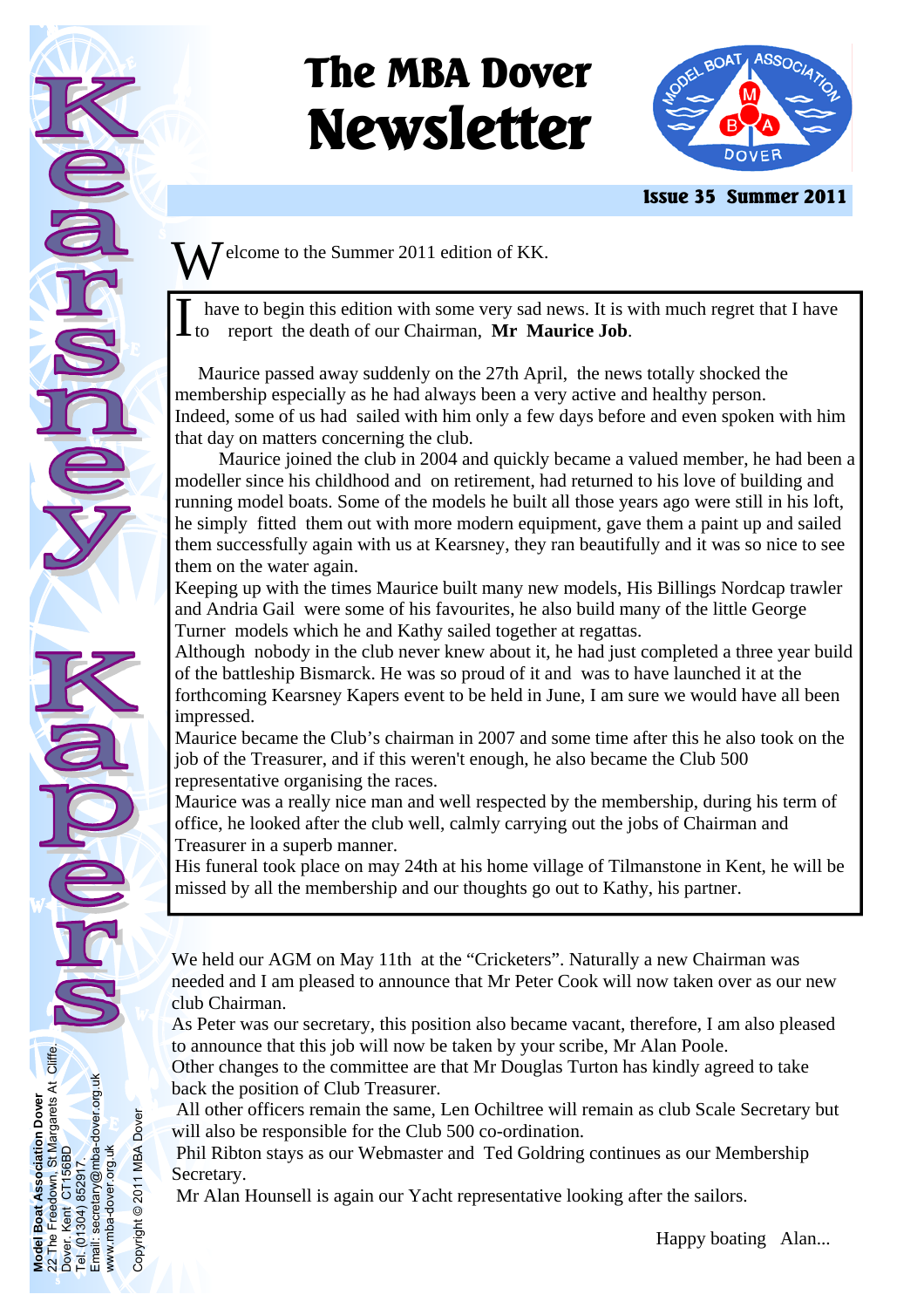# **Maurice**



As has been customary recently when a club loses a prominent member, that the two major model boating magazines are informed. They usually publish a short obituary sent in by the club secretary or a close associate of the member concerned.

 This was the case with Maurice, an obituary has been sent to both Barrie Stevens, the editor of Marine Modelling International and Paul Freshney the editor of Model Boats.

 Both editors have agreed to publish the obituary which contains a small piece about Maurice's boat Susie that was built by him over 50 years ago.

By coincidence, Model Boats Magazine produced a special 'Construction Special' in May, this was written by a guest editor, Mr Colin Bishop, he is normally the photographer for the publication. To my amazement, there on page 11 was a captioned photograph of Susie! I spoke again to Paul Freshney to mention the coincidence, in the caption, Colin had assumed that the lady at the helm of "Susie" was probably also her name, in fact, Susie was the name of one of Maurice's favourite dogs! Paul passed on my comments to Colin who replied with a very nice email, he sent his

condolences for Maurice and offered to send me



the original pictures used in his article, this offer was accepted and the pictures sent are



reproduced here with his permission.

These pictures were actually taken at the 2007 Chantry open event held at the Bluewater Complex which our club attended. ………………………………………………………………………………………………...

#### **Weed Clearing Duties**

For some reason there has been a marked increase in the growth of weed in the lower lake. A small patch was seen growing during the dry warm Spring and this developed very quickly into a very large patch covering most of the area to the south of the island, this was seriously affecting our boating operations so we decided to act. Over several Wednesday evenings in June, a small team of members have been working very hard dragging weed ploughs of various designs across the lake dislodging the weed and dispersing it.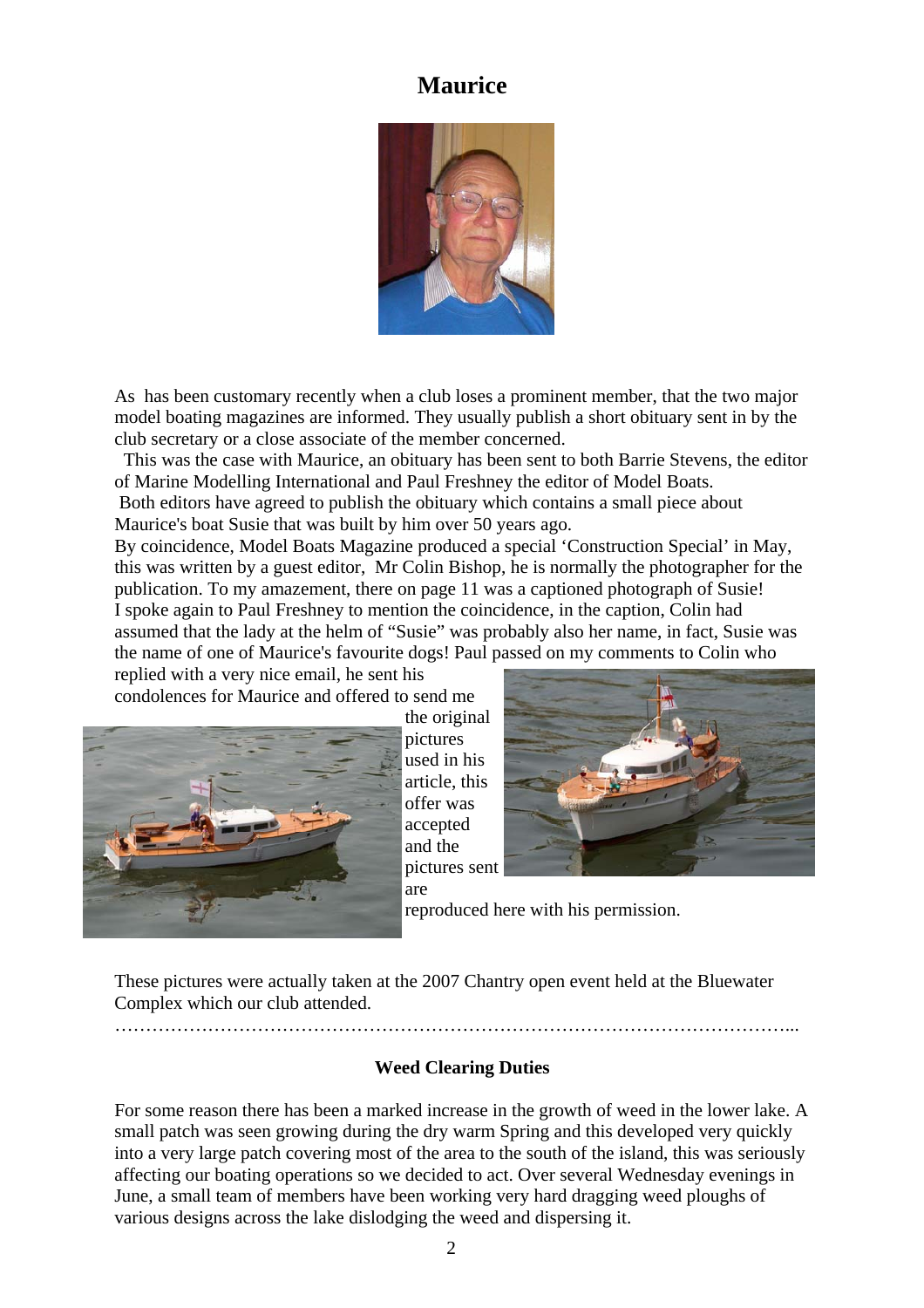The club would like to thank Chris West for tirelessly manufacturing these devices, modifying them when they needed it and supplying most of the parts needed for them from his own resources. The phrase *I will not be beaten*, was used by Chris several times when the Mk1,2 and 3 versions failed to work properly. Eventually we managed it though, the team came up with some other suggestions including a large fishing net 'acquired' by Peter Cook, this, combined with the ploughs has almost cleared all the weed. A weather eye will need to be kept on this problem in the future and a quick response made if it returns.

…………………………………………………………………………………………………….. **For Sale** 

The photo on the right is actually the customs cutter **Sentinal** in USCG colours.

It was offered for sale by Ken Cooper and entered into this edition of KK but was bought at the last minute by one of our members who saw it advertised elsewhere. I have left the photo of this model in place because we have yet another Sentinal for sale, the one now being offered is in traditional HM Customs colours, the picture gives an idea as to what these models look like when completed, and I do not have a picture of the actual model on offer.

 The Sentinal is being offered by **Ken Frisby**, it is an ex Derek Tippet model and needs some minor work doing to get her operational again.



The model is being offered for **£100.00**. This price includes all the motors and equipment needed to get her on the water. Ken has several radio sets that could be used in this model and it will be up to the individual to choose which radio he or she would like in the boat. Considering the options, this seems to be a very reasonable offer.

**Ken Frisby** is also offering a Deans Marine Kit of the 63ft whaleback Air Sea Rescue Launch. The kit is virtually unstarted with only a few wooden parts being cut out. The model is to a scale of 1/24th giving a length of 31.5inches. A motor is included in this kit.

Check out Deans Marine website for more details.

The asking price for the kit is **£150.00** Ken can be contacted on **01227 832043** *(The original Sentinal and the Deans Kit were both advertised in the July issue of Model Boats Classified Ads. Ed.)* 

**Frank Jobson** is selling three of his models, all have been sailed regularly down at our lake where they all perform very well indeed.

1 "Giaccomo" Fishing boat L.O.A. 25" Built from plans in Model Boats magazine. Fitted with M tronics ESC, requires only 2 channel radio and batteries…..**£60.00**

2 "River Patrol Boat" L.O.A. 26.5" Origin unknown, converted from a static hull. M tronics ESC. Requires only 2 channel radio and batteries….**£40.00**

3 "Fairy Swordsman" sports runabout L.O.A. 24" Built from a plan in Model Boats magazine, M tronics ESC fitted but again needs 2 channel radio and batteries. An excellent realistic performer on the water….**£70.00**

All the boats have Futaba steering servo's fitted and are very dry models. Contact Frank on 01304 820300.

 I am still on the look out for any Triang Minic ships, they are at 1/1200 scale and were made from "Mazak" and are diecast. Some of our older members may remember them from the 50,s 60,s . Contact Alan P if able to help….01304 852917 thanks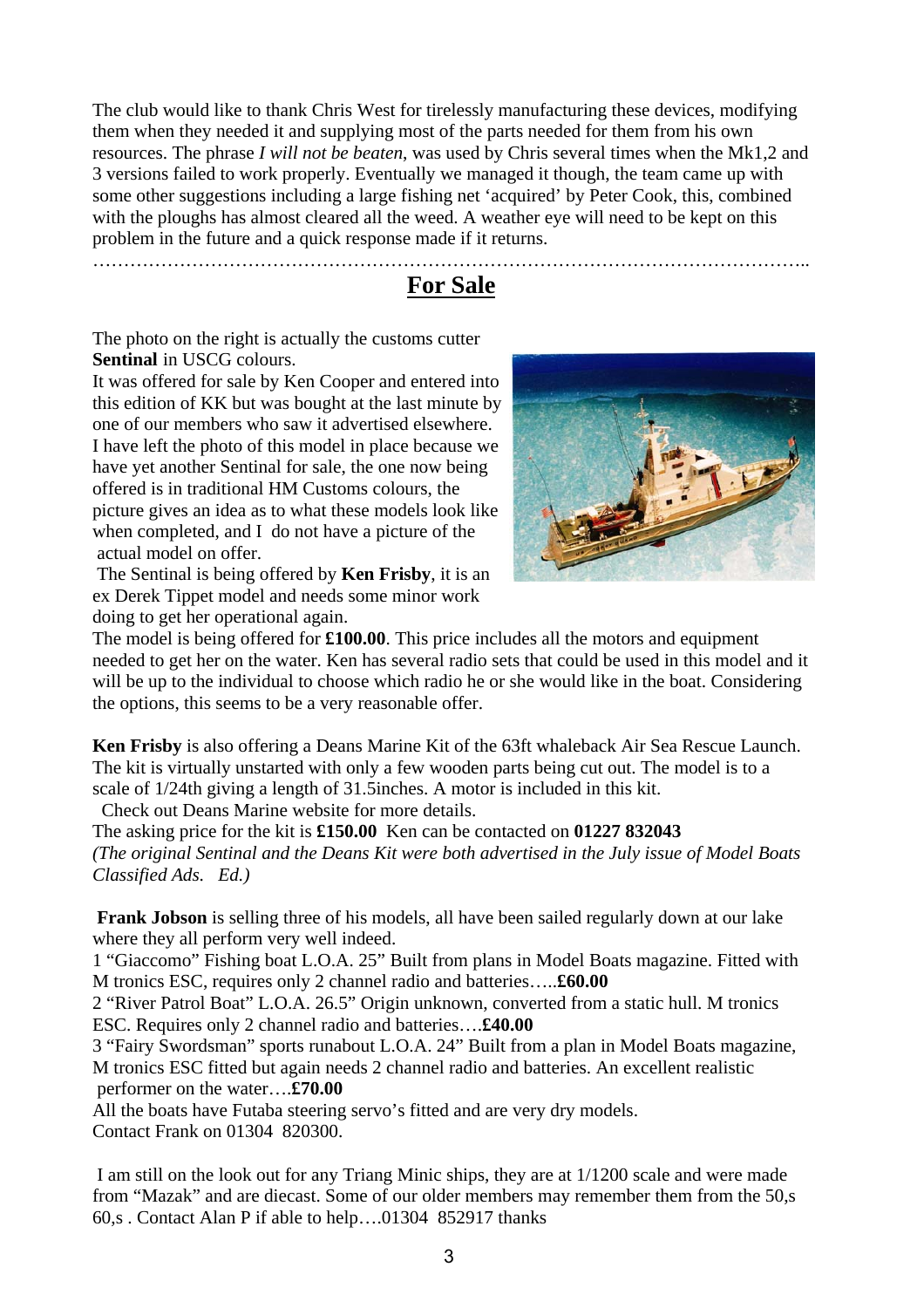# Members Models

I am starting this piece with Another fine model built by **Kelvin Castle**, this one is the RN survey ship *HMS Bulldog*, a fine looking ship that has become one of the longest serving vessel in the



navy today.

This model is built from the Deans Marine kit of the Bulldog and is to the popular scale of 1/96th.

She is depicted here in her original livery of white hull and upper works and a buff coloured funnel, this is of course the colours of the RN Hydrographical Service.

The model is quite small, she is only 605 mm long but nevertheless handles well in choppy water . She is fitted out with twin motors and shafts as per the Original, a very handsome ship.

HMS Bulldog was later extensively refitted to extend her

hull life, given a fresh coat of grey paint and had the pennant number H317 painted on her sides, something that was not done when she was in the white livery as on Kelvin's model.

She was built by Brooke Marine of Lowestoft in Suffolk in 1969.

Another handsome vessel is the *John B* built by **Derrick Rudge**. The hull was purchased at the Hop Farm model show. The deck cabin and all the woodwork is made from scratch to Derricks own design, the masts are of wood and the sails are of Ripstock,

material used in kite making. The rig is a gaff design and although named John B, she is not a sloop!

**Ken Cooper** is a member who lives in Essex but visits Dover regularly because he once owned a property here, Ken likes to sail at Kearsney and joined the club several years ago, he is a fast builder, some models taking only a few months to complete, because of this and because he



needs space to start another, he often contacts me to sell his boats in the KK. Recently he has had two boats for sale and he has sold both of these to our members. The first was a Sentinal customs cutter, this was built from the Model Slipway kit and was sold complete with all radio. The model is finished in US Coast Guard livery and is complete with figures on deck and on the bridge. The new owner of this boat is Ken Frisby, this makes Ken the owner of two Sentinals, he already has one that was built by Derek Tippett.

Ken Cooper also sold his Robbe Bremen Fireboat to Chris Day, this is a modern German vessel and again was sold complete and ready to run, We look forward to seeing these models on the water soon.

One boat that was not for sale, but was brought down to Dover to run was a Rive Aquarama. These Italian runabout boats are very well respected and fetch very high prices these days despite being a slightly old fashion design, because they are "classic" boats.

Ken's model is built from plans that were in a model magazine, she is approx 30ins long and is built in the traditional plank on frame way with thin mahogany planks forming the outer skin. The

wood was obtained from an old piano! The whole boat is beautifully varnished to show off the rich grain of the wood. The windscreen is built up from brass and covered with silver foil making it look like chrome plate, a novel idea. The bow stem piece which is also highly polished, is a spoon suitably bent and fixed between the planking and on the dash board is a small working compass. The model is powered with a 555 sized motor that is water cooled by wrapping a coil of tubing around the casing. 2.4 Planet R/C is the operating system. This model took Ken just two months to complete.

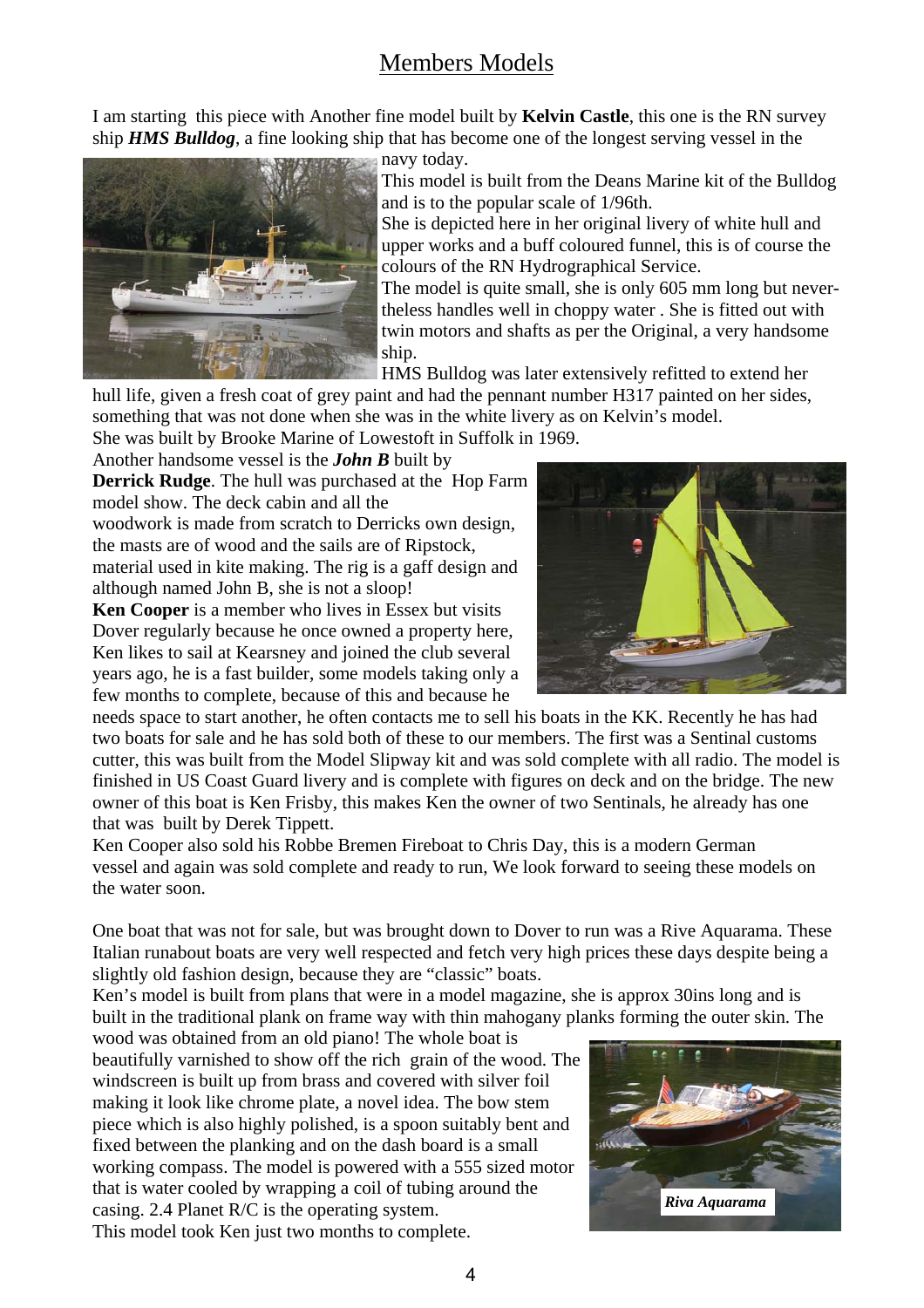# **Regatta Reports and Information**

The newly introduced regatta course is reproduced below, we have decided keep to this course for the remainder of the season, it has proved to be popular so far.



The small M shaped club 500 course uses the area above the lighthouse and volcano features

## **April 17th Regatta**

Our first regatta was blessed by unbroken sunshine that lasted all day; it truly was a glorious start to our 2011 season. When I arrived at 0800, there were already members getting the equipment ready for the day, the loaded trolleys were wheeled down to the lake where members and helpers set up the compound in record time.

Out in the lake the steering and club 500 courses was laid out to the design thought out by our scale secretary Len Ochiltree( See plan above). These were simple but effective with the same buoys being used for the Springer pusher event and the steering and tug towing events. Len had also made up some club 500 markers that were also put out ready for that event.

The timetable was adhered to and the Springer pusher tugs got underway on time, this new event proved to be interesting due to various methods of securing the barge to the tug being tried, having the tug hard against the barge was found to be the best method of manoeuvring around the course.

The steering and tug towing events also took place on time and we were encouraged by the amount of entrants, the club 500 races however, were not so well supported due mainly to boats breaking down or crashing into the (lighthouse)!

With such a lovely day there were boats on the water all the time, those not engaged in competitions were free sailing, it was noted that the competition area being relatively small did not get in the way of members free sailing their models, this was something that we had worried about.

It was very nice to meet some of our newer members who had joined the club this year, some new and interesting models were on show from them including another submarine!

All of a sudden and it must be said, getting to the best part of the day, it was time to pack up. As members started to drift away and all the equipment needed to be stowed away, we packed everything up and got it back to the shed ready for the next time.

This was agreed by all to be, a very successful first regatta.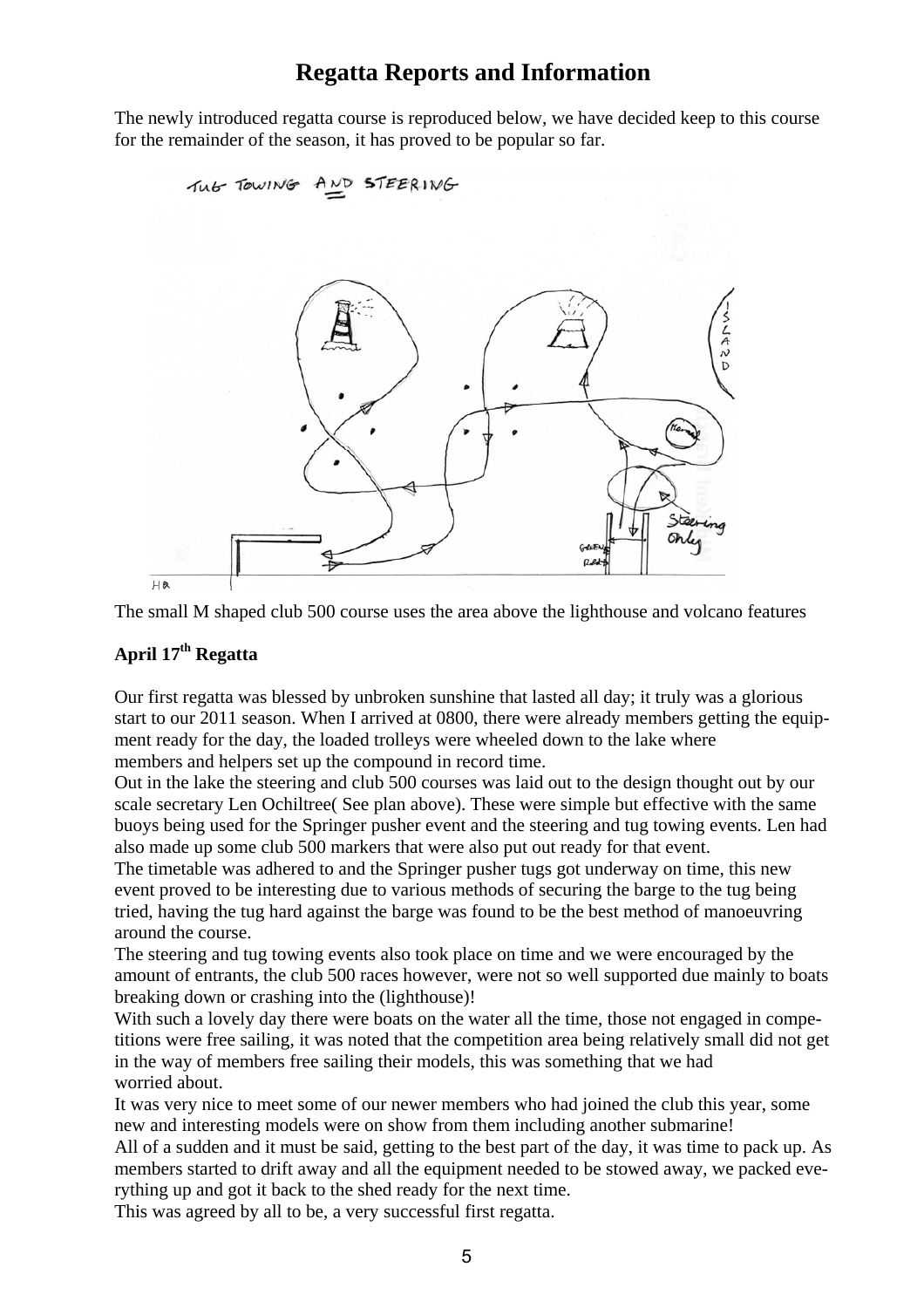## **May 15th Club Regatta.**

 It was another fine sunny day for our May regatta, only a breeze causing us to ask whether or not to put up the gazebos. We did erect them and all was well, the models were protected from the sun and if yours is constructed from styrene sheet, you know that makes sense! The format adopted was identical to the April regatta, a course was set out for Springer Tug pushing, tug towing and steering, at the same time the Club 500 course was also laid out. The yachts adopted their now familiar course that takes them over the far side of the lake to avoid the power boat areas.

At 11am, we stopped for a minute to remember Maurice, our Chairman who had passed away recently.

The boats not engaged in the competitions displayed to the public who visited us for most of the day, there was a small crowd watching most of the time. Charles Male was sailing his HMS Wilton and had some problems with the wind which was strong enough to heel his model over a little more than was comfortable for it, Charles told me when it was safely recovered, that he had got a little worried, to say the least, when this had happened. Dave Cowlin again disappeared down by the bridge where he demonstrated his dredger working in calmer water for interested onlookers. Denis Wellard had built one of the Thunder Tiger kits of the underwater submersible Neptune SB1, this worked beautifully and maintained depth during the time underwater with no problem at all, it was very impressive.

Our thanks go to Barbara Rudge who has kindly offered to run the tea tent for us again; she set it up this time and was much welcomed by the membership.

When it was time to pack up, we got everything back in the shed safely in record time, this was due to the fact that Dick our park keeper was around this time.

#### **Kearsney Kapers June 5th**

 The Kearsney Kapers open event was advertised by our Scale Secretary on the Model Mayhem website and the Model Boats website, this was in addition to the clubs that we invited from our area.

In complete contrast to the weather that we had had for our earlier regattas, this was a grey overcast and windy day with rain forecast for the afternoon. Despite this we decided to carry on and make a day of it.

The set up was done in much the same manner as our ordinary regattas, but this time we only set out the boat snooker and the Club 500 course. At our open regatta we usually concentrate on free sailing and this is what we did, those who needed a frequency used the peg board system that was in place. As was anticipated, we had a lower turn out than normal, mainly because there was another event at Alford in Surrey being staged this weekend, the trader that we had invited for instance, Tony Mudd, had already booked his place at that event as well as many other local clubs that usually go there.

We did however, have two members from Capstan model boat club at Chatham join us, they were made welcome and were introduced to the members of our club, their club chairman participated in a game of boat snooker and thoroughly enjoyed it.

Maurice Job's model of the German battleship Bismarck was on show as a tribute to

him and his modelling skills. Maurice had intended to display the model himself at the KK event but sadly this could not happen, the model looked splendid and was admired by all his colleagues, we were happy to be able to fulfil his wishes.

 Unfortunately, the rain arrived early and soon took hold, we did get in a round of snooker and a club 500 race, but the entrants had to operate in the bad weather. Eventually, this bad weather caused us to abandon any further planned events including our warship sail by. By early afternoon, we decided to call the raffle and get



*(Continued on page 7)*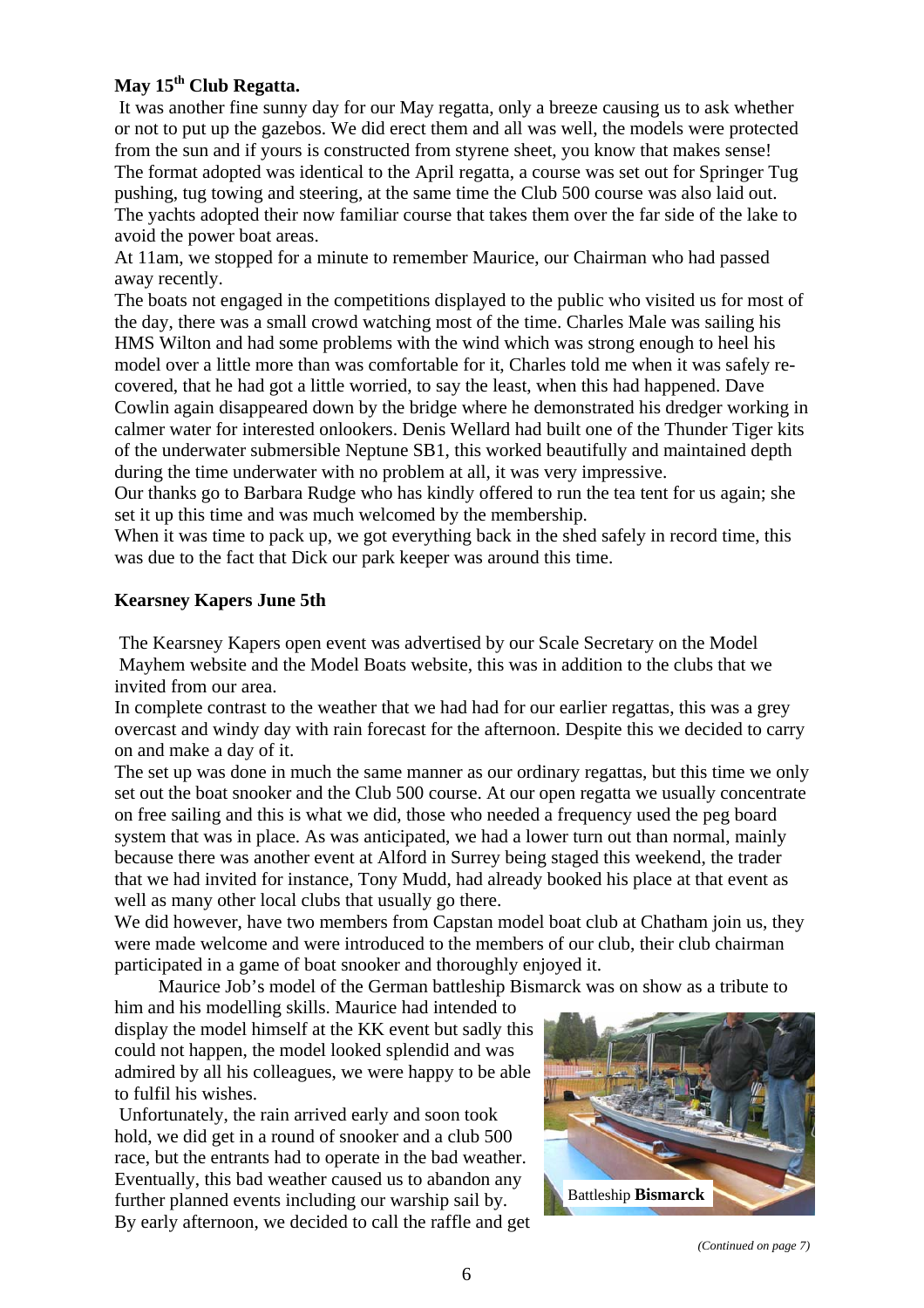#### *(Continued from page 6)*

packed up, the rain made this a very

unpleasant task, but we managed it and all was put away safely.

 Thanks to everyone, especially Barbara and her helpers who kept us topped up with tea, coffee and homemade savouries.

#### **Club Regatta June 19th**

 This club regatta came only two weeks after our KK event and although we had not realised it at the time of setting the diary dates, it was also Fathers Day.

 Not surprisingly, the turnout was poor, only a few hardy souls arrived to set up the compound and attend the day. It was a fine start but windy so the fold out gazebos were not put up, we did however erect the new stronger gazebo that we have had for some time but never used. After sorting out what pole goes where, we put it up, this proved to be quite an asset, especially as we had quite a downpour of rain in the early afternoon.

 As mentioned, the amount of models on display was down but the old favourites kept the public entertained as they performed for them. The Yachts were also a bit thin on the water as well, they did manage the races though and produced some surprising results, despite dropping her 'Passing Wind' and bending the rudder, Barbara Rudge managed to come in first place. Well done Barbara.

The Springer tug barge pushing event also took place with a win for Len Ochiltree and a second for Pete Cook, as there were only two entrants for the steering and tug towing, we invoked the three model required per event rule and did not run these competitions.

As the bad weather again closed in, we packed away early and headed for home.

#### **Dover Regatta 2/3rd July**

As is customary in this country, we always start with the weather, all I will say is that it was glorious. The Dover Regatta changed its dates to an earlier time this year and this did mean that there were other events already planned which stopped some members from attending, despite this we did have quite a number of members attend this year, we could have done better but enough said!

The hire van that we used, was picked up, loaded, and delivered down to the show and parked in the DHB Marina overnight. The next morning at 0630, it was driven to our now familiar spot on the seafront where we set up the display in the traditional way. The large portable pond and the children's have a go ponds were set out and the tables and gazebos erected in a couple of hours, not too bad considering we had a bit of a disaster with the water supply. The hydrant key had been changed and we did not have the correct one, we asked for assistance from the DHB Police who responded magnificently and solved the problem, our thanks go to PC Andy Atkinson for his help, A letter of thanks was also sent to the Chief Officer of the DHB Police By 10am the pond soon filled with models and the public responded by visiting us to watch, we had some very nice comments made about our models and the display we put on, commentary was provided by *AP Sounds*, it is nice to talk about the models and the public appreciate it as well. The day went very quickly and soon we were looking to pack up ready again for the second day, this was a repeat of Saturday but this time we were joined by six members from Chatham Capstan MBC, they boosted our display and helped recruit youngsters into having a go on the small boat pool. I know they always enjoy coming to Dover and supporting us. There were the usual interesting and technically clever displays by some of our members including the now famous rowing cockleshell heroes canoe from Dave Cowling, his Admiral Day also performed well for the public. There was the landing craft and tank disembarkation display by Gerald Vesty in one corner of the pool which is fast becoming one of our trademark displays, as is his amphibian which was complimented by Ken Normans vehicle from the Capstan MBC. This year we also had the Sealink ferry Vortigern displaying on the water, Kelvin Castles model certainly provoked many comments from the many old crewmembers who watched her sail again.

A hard couple of days but well worth it, thanks to all who made it so.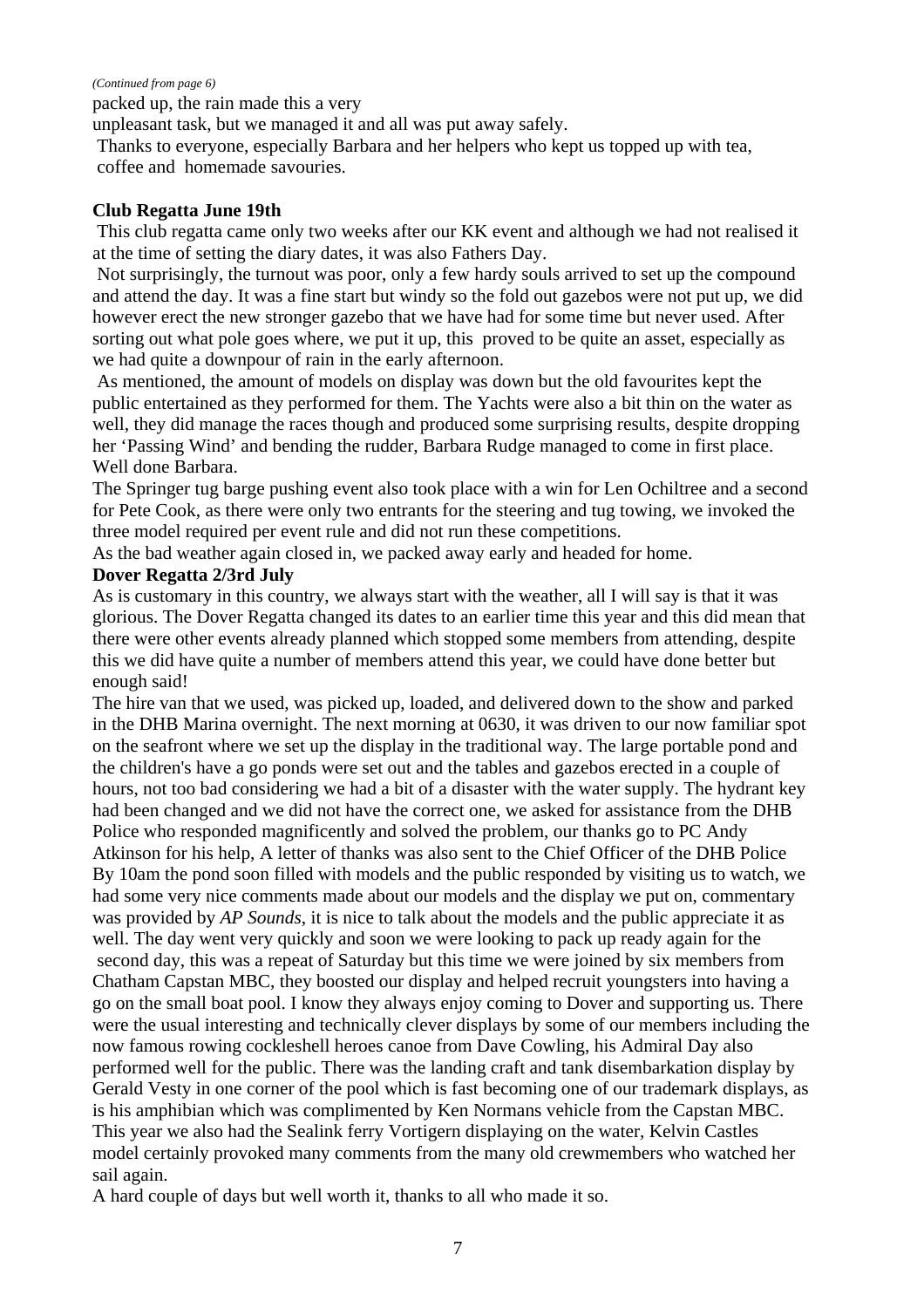## *Emails/Letters to the Editor*

*I have received the following emails from members.* 

*Here is a story you may find interesting. It is a mystery that I cannot find the answers to. Go down to Kearsney Abbey lake (the one with the fountain) and look at the small island to the left of the fountain. On the island you will see a small monument about six foot high. The inscription on it reads…* 

> *King George the Fourth Gratuitously condescended to visit Sir William Curtis MP At Cliff House, Ramsgate From the*   $24<sup>th</sup>$  to the  $25<sup>th</sup>$  September 1821 *In progress to the Kingdom of Hanover.*

*The monument is a miniature replica of the full size monument situated on Ramsgate seafront that commemorates King George IV making Ramsgate a Royal Port, his yacht was moored in the harbour and was used for his frequent visits to his other Kingdom of Hanover. Sir William Curtis was Lord Mayor of London (for 28 years) and lived in Cliff House on the cliffs above the monument on Ramsgate seafront. He was also a close friend of King George IV.* 

*It also seems that the Lord Warden of the Cinque Ports at that time, The Duke of Wellington who was living at Walmer Castle, was not very close to these two characters.* 

*My mystery question is why would a miniature monument that commemorates a happening in Ramsgate be sited on a duck pond in Dover? the estate was originally owned by John Minet Fecter, a wealthy Dover banker.* 

*The estate was later sold to Dover Council for £10,000 and became Kearsney Abbey Public Park as we know it today*. *Chris West* 

We have since found out that a Sir William Curtis also lived in Kearsney Abbey for a while which probably solves the mystery. Not the same chap as above though *Alan..* 

*……………………………………………………………………………………………………………………….* 

#### *Dear Alan,*

 *It is with heavy heart and deep regret that I have to leave the Model Boat Club. My wife and I are moving to Bognor Regis West Sussex to be in close vicinity to our sons. There is a Model Boat Club in Chichester (about six miles away) which hopefully I can join. My thanks go to all the club members who have helped and supported my boat building exploits at the pond and in the workshop. The best camaraderie I have known since leaving the Army fifty years ago.* 

*May the Model Boat Club Dover continue to prosper over the ensuing years.* 

#### *Sincerely John Patterson*

Dear John,

Thank you very much for your kind comments and good wishes for our club.

 We are happy that you found the club to be helpful and supportive, friendship is something that we pride ourselves on and try our best to make everyone welcome.

 We hope that you find equal pleasure at the club that you have found in Chichester, pass on our good wishes to them and maybe we might find ourselves visiting each other for a sail in the future. Good luck from us all and happy boating.

Kind regards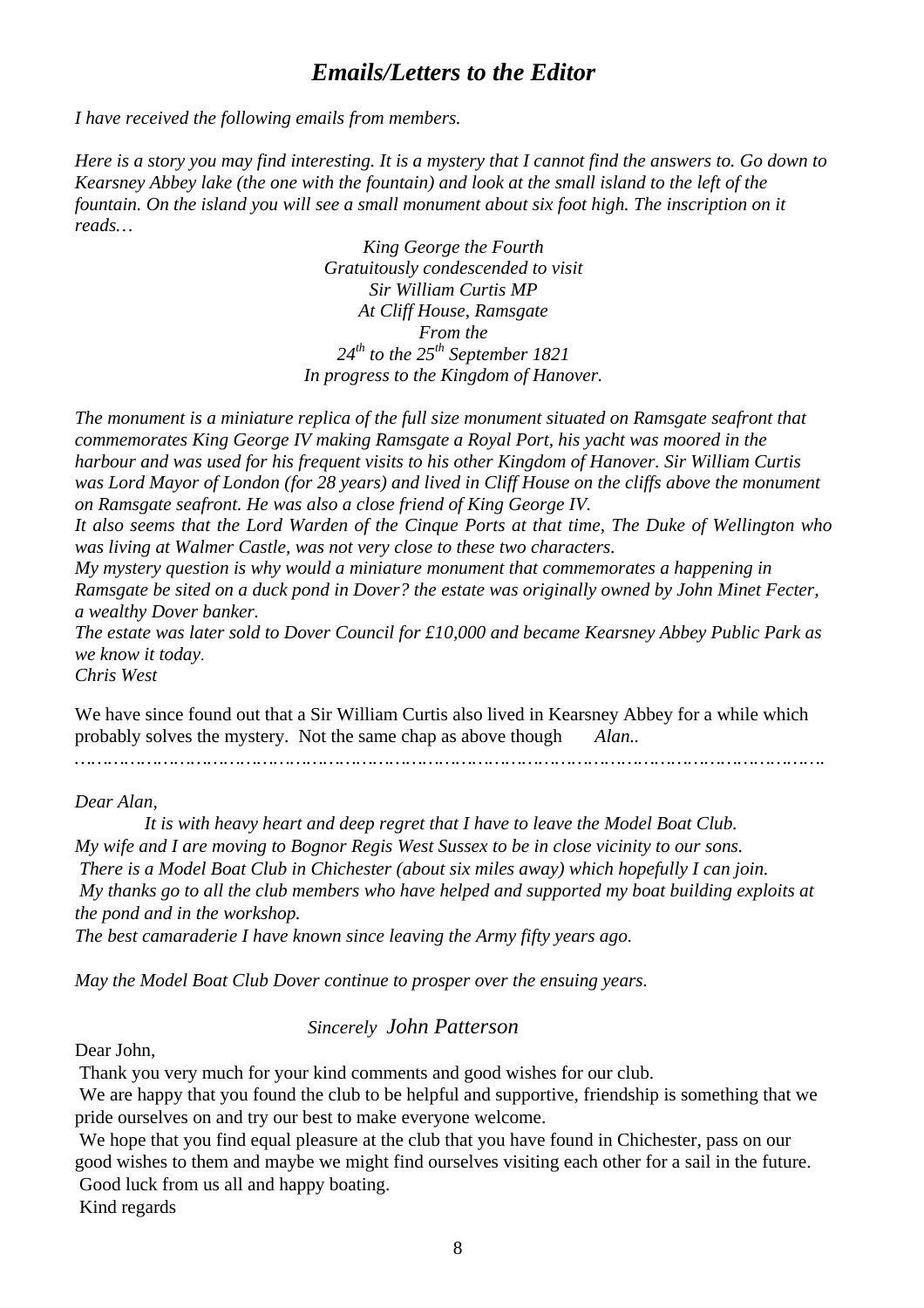## **Stanchions**

or is it ( stantions, staunchions or stauntions)

 Stanchions, those little posts that hold the handrails on ships. OK on bigger models they are not a problem but on the smaller scales they can become a real pain to construct.

Yes you could sit there with your basic material, be it brass or some other metal or even wood if you intend the model to be so constructed, fashioning a perfect shape that will accept the handrails and produce a reasonably acceptable stanchion. The problem is that there are probably so many to make, sometimes hundreds on a big model, and getting them all the same is a real test of your skills. In the past I have made up little jigs that make the task easier and got the soldering iron out and gone for it, the results are quite good especially if you solder the railings at the same time and don't look too close at the final result, they normally are quite basic but are convincing when viewed from a distance.

But let us consider the options; there are manufacturers out there who are now producing stanchions in most scales, they are in some cases exceptional and in others not so.

 Some kit manufactures like Model Slipway, have used white metal as the material for these parts, this can be cast into a scale looking article but it is not very strong. It can however, be soldered with care to the handrails which strengthens them up but from experience, it's not really the material to use for a working model.

Most other kit manufacturers use brass these days, Dean's Marine for one, they have gone from the white metal in the early days to brass, making a much better and stronger product.

There are a number of dedicated producers of model stanchions, probably the most well known is James Lane of Northumberland who has been advertising it the boat magazines for years, he can supply just about any stanchion in most scales and uses different methods to make them, some are preformed with the ball that holds the rails bent into the shape, these are in two halves and fold over the rails or he can supply the same thing photo etched. A little catalogue is available from James that shows other things like ladders and valve wheels that he makes, check out his Ad in the latest MMI or MB's magazines.

"Scale link" is another source of stanchions, these are photo etched and come as a set already formed with the handrails also etched. This company makes other etched material that is used mainly by the model railway side of our hobby.

Graupner, the German manufacturer of quality kits, also supply stanchions, they can be found in bubble packs at most model shops, they are typically turned from brass stock and normally need cleaning up around the area where the rails pass through the holes.

When looking for stanchions for my model warships in  $1/96<sup>th</sup>$  scale recently, I discovered that Deans Marine sold a set of photo etched ones. I purchased a fret, (about 150 etched parts) and have used them to good effect on my model. I certainly recommend them, they are etched from 18thou spring brass and have the correct spacing for modern RN rails, merchant ships have a different number of rails and are differently spaced, some warships also have different rail configurations but that's a subject all of its own. Deans also advertise in the magazines as do Graupner.

To finish off this little piece a few words about the spelling of "Stanchion".

I have seen ' Stanchion, Staunchion, Stantion, Stauntion' used to describe this item, I have always used the "Stanchion" spelling so decided to check it out, it appears that this is correct but it has provoked much interest in various forums on the subject.

Does it really matter how we spell it? I believe it does but we can still simply refer to them as the bits that holds up the railings on our model boats! Ed.

…………………………………………………………………………………………………………

## **Model Slipway.**

I have been informed that Model Slipway, mentioned above is cutting down on its production range. I do know that the Club 500 is no longer in production and the moulds and the injection moulding equipment is for sale. Also dropped is their Fleet Tender model and possibly other kits in their range….We wait to see what will become of Model Slipway.